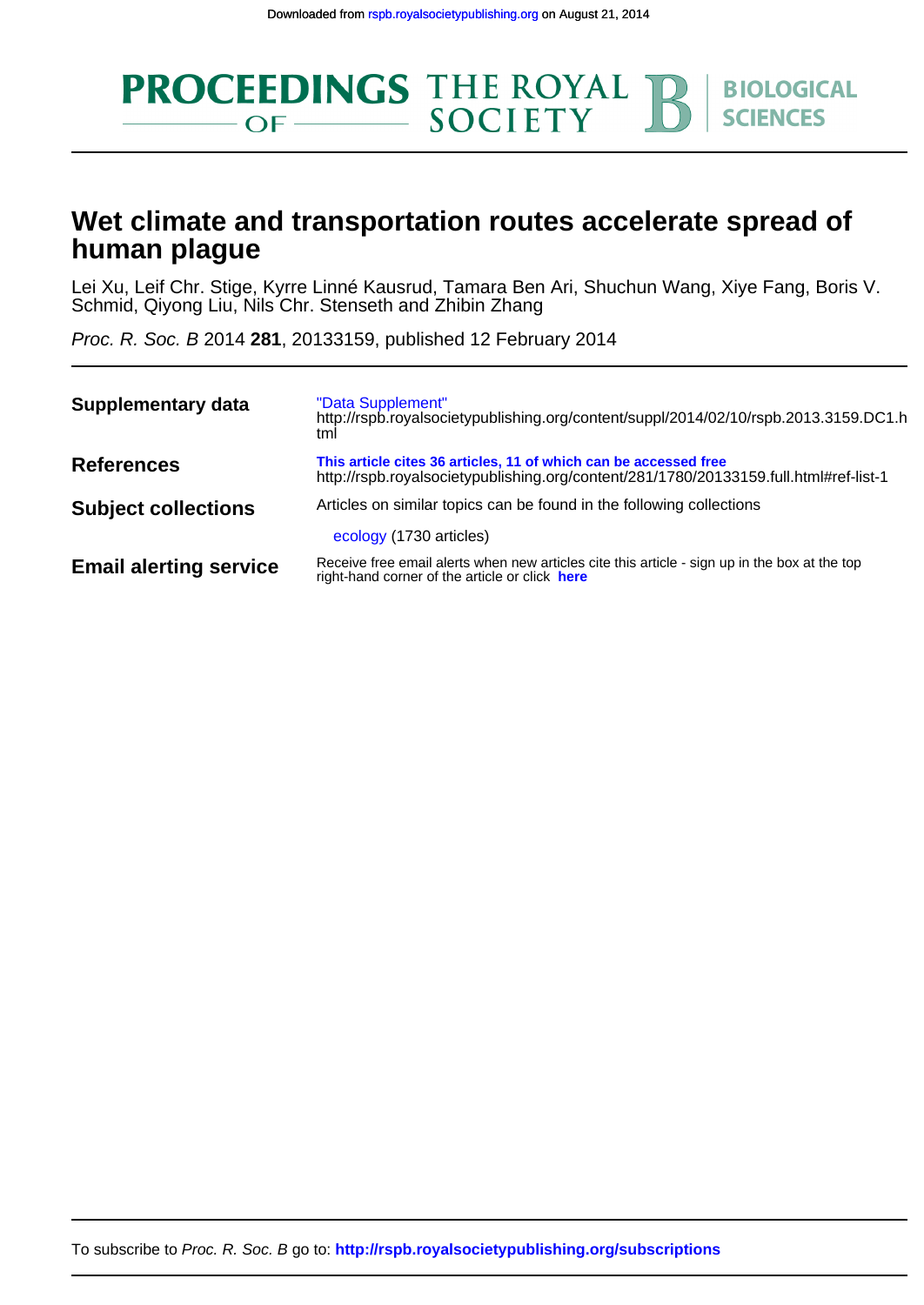

## rspb.royalsocietypublishing.org





Cite this article: Xu L et al. 2014 Wet climate and transportation routes accelerate spread of human plague. Proc. R. Soc. B 281: 20133159. http://dx.doi.org/10.1098/rspb.2013.3159

Received: 2 December 2013 Accepted: 21 January 2014

#### Subject Areas:

ecology

#### Keywords:

third plague pandemic, spread route, spread velocity, climate, transportation, movement ecology

#### Authors for correspondence:

Zhibin Zhang e-mail: [zhangzb@ioz.ac.cn](mailto:zhangzb@ioz.ac.cn) Nils Chr. Stenseth e-mail: [n.c.stenseth@ibv.uio.no](mailto:n.c.stenseth@ibv.uio.no) Qiyong Liu e-mail: [liuqiyong@icdc.cn](mailto:liuqiyong@icdc.cn)

Electronic supplementary material is available at<http://dx.doi.org/10.1098/rspb.2013.3159> or via<http://rspb.royalsocietypublishing.org>.



# Wet climate and transportation routes accelerate spread of human plague

Lei Xu<sup>1,2</sup>, Leif Chr. Stige<sup>2</sup>, Kyrre Linné Kausrud<sup>2</sup>, Tamara Ben Ari<sup>2</sup> .<br>, Shuchun Wang<sup>3</sup>, Xiye Fang<sup>3</sup>, Boris V. Schmid<sup>2</sup>, Qiyong Liu<sup>3</sup>, Nils Chr. Stenseth<sup>2</sup> and Zhibin Zhang1

<sup>1</sup>State Key Laboratory of Integrated Management on Pest Insects and Rodents in Agriculture, Institute of Zoology, Chinese Academy of Sciences, Beijing 100101, People's Republic of China <sup>2</sup>Centre for Ecological and Evolutionary Synthesis (CEES), Department of Biosciences, University of Oslo,

PO Box 1066, Blindern, Oslo 0316, Norway

<sup>3</sup>State Key Laboratory for Infectious Disease Prevention and Control, National Institute for Communicable Disease Control and Prevention, Chinese Centre for Disease Control and Prevention, Beijing 102206, People's Republic of China

Currently, large-scale transmissions of infectious diseases are becoming more closely associated with accelerated globalization and climate change, but quantitative analyses are still rare. By using an extensive dataset consisting of date and location of cases for the third plague pandemic from 1772 to 1964 in China and a novel method (nearest neighbour approach) which deals with both short- and long-distance transmissions, we found the presence of major roads, rivers and coastline accelerated the spread of plague and shaped the transmission patterns. We found that plague spread velocity was positively associated with wet conditions (measured by an index of drought and flood events) in China, probably due to flood-driven transmission by people or rodents. Our study provides new insights on transmission patterns and possible mechanisms behind variability in transmission speed, with implications for prevention and control measures. The methodology may also be applicable to studies of disease dynamics or species movement in other systems.

# 1. Introduction

Frequent population movement and goods exchange, caused by accelerated globalization and climate change during the past decades, have significantly facilitated spatial transmission of infectious diseases worldwide  $[1–7]$  $[1–7]$ . However, the effects of environmental and social factors on spatial transmission patterns and velocity of diseases have rarely been tested. In particular, the role of human- or wildlife-driven, long-distance transmission of diseases is poorly understood due to limitations inherent in available research approaches, which constrain our capacity to prevent and control infectious diseases globally.

Transmission of pandemic diseases is often classified into contact and relocated diffusions which are caused, respectively, by short- and long-distance transmissions [[8](#page-8-0)–[12](#page-8-0)]. Contact diffusion refers to the short-distance spread of a disease outward from a central focus continuously in space. The disease often spreads in circles or along lines away from the central focus. Relocated diffusion refers to a long-distance discontinuous jump of an infection from one region to another, which then produces contact diffusion in a new site. Trend-surface analysis (TSA) has been used to study spatial contact diffusion of many diseases [\[11,13](#page-8-0)–[15\]](#page-8-0). However, TSA does not work well for diseases with many long-distance transmissions, which have become increasingly common with the rapid advance of human transportation. This creates an urgent need to develop novel approaches to better understand both contact and relocated diffusions of global pandemics.

Plague has caused three pandemics, which killed about 200 million people [[16\]](#page-8-0), and have greatly shaped human societies [\[17](#page-8-0)-[21\]](#page-8-0). Currently, plague outbreaks occur frequently in many countries in the Americas, Asia and Africa, and plague remains an important threat to human health as a re-emerging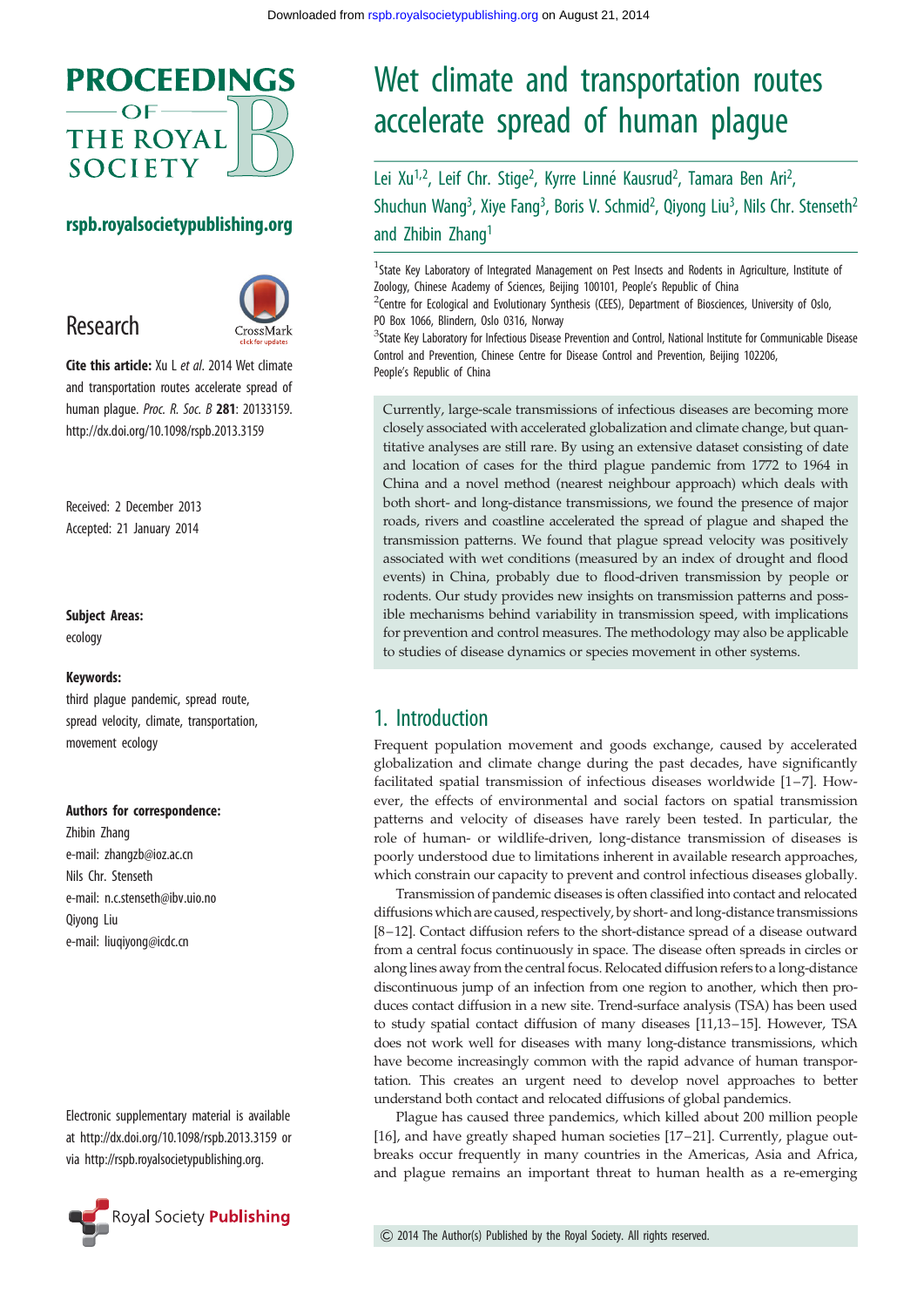<span id="page-2-0"></span>

Figure 1. (a) Plague invasion process in China during the third plague pandemic from 1772 to 1964. Points show counties where human plague was observed, with the colour showing the year when the first case was reported within the county boundary. (b) Location of hydrological stations with D/W data (blue triangle). Arrows indicate the hydrological station used for analysis of how climate affects plague spread for counties where plague manifested. (c) Red points indicate where the plague-infected county had a road going through, and blue points shows where the infected county had no major road going through. Blue lines indicate the largest rivers in China. (d) Elevation map (unit: metre) and political central location of counties with plague outbreaks. Only counties with confirmed plague cases are shown.

infectious disease [\[17](#page-8-0),[20,22](#page-8-0) –[24](#page-8-0)]. Though plague dynamics have been well studied in the time domain [[25](#page-8-0)-[32](#page-9-0)], the spatial transmission of plague and its underlying influencing factors are rarely studied (but see [[14,15](#page-8-0)[,33](#page-9-0)]). There is a need for studies on the large-scale transmission patterns of plague, and the roles of human transportation, climate and landscape factors in shaping these patterns.

The third plague pandemic started in 1772 in Yunnan province in China (figure 1a; electronic supplementary material, figure S1) and was spread worldwide from Hong Kong in 1894 [\[34,35](#page-9-0)]. It spread to 541 counties in 21 provinces in China, infecting 2.5 million people and causing 2.2 million deaths [[17,](#page-8-0)[36\]](#page-9-0). The occurrences of human plague in both time and space were well recorded in China, which provides

a good opportunity for studying the transmission pattern and the influences of both social and environmental factors. The aim of this study was to investigate the climate and transportation routes on spread velocity and patterns of human plague from 1772 to 1964 in China by using a novel nearest neighbour approach (NNA).

## 2. Results

## (a) Analysis of plague spread paths and patterns

NNA revealed clearly distinguishable spread paths and showed that there were three transmission stages ([figure 2](#page-3-0)b, also see figure 1a and the electronic supplementary material,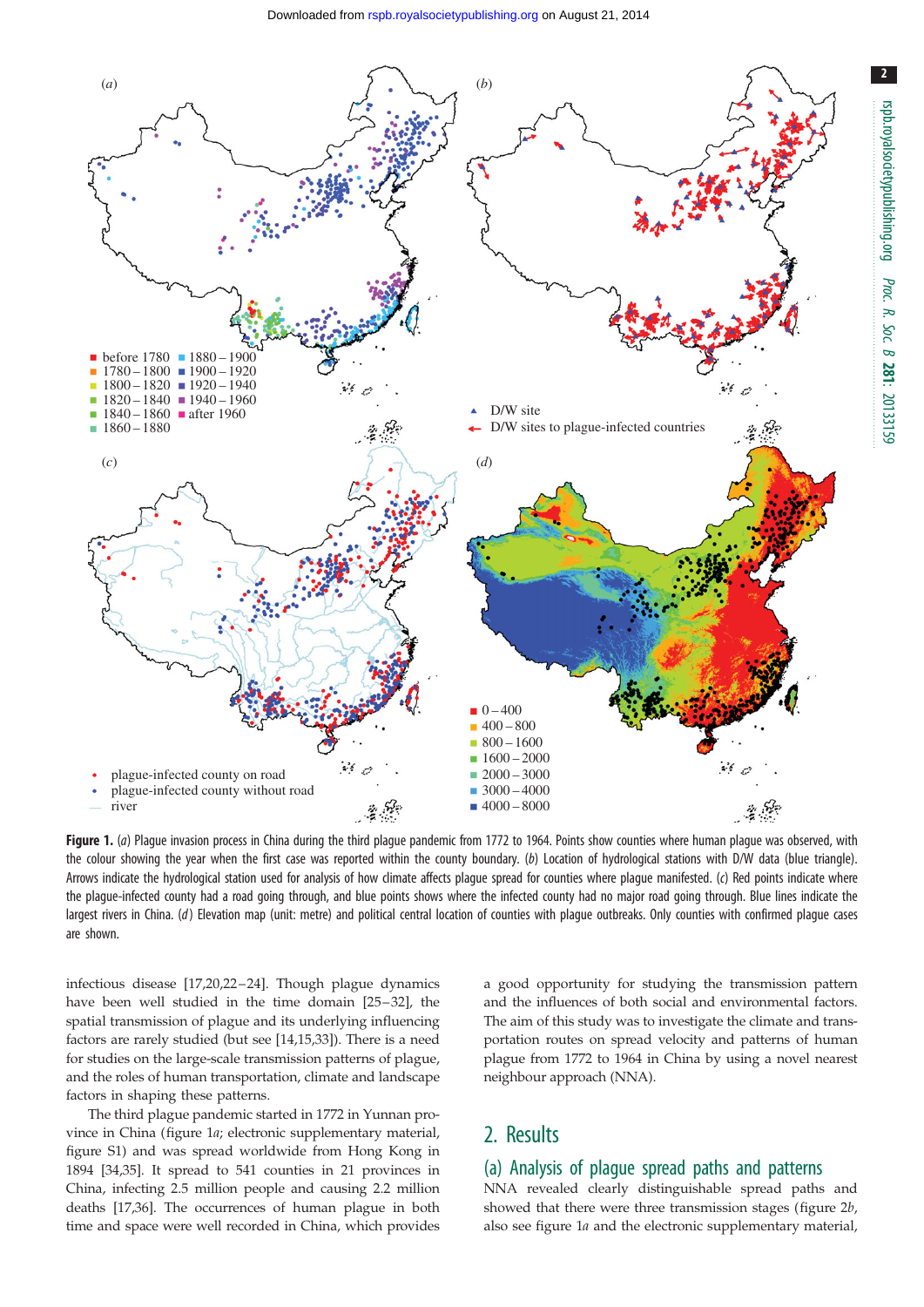<span id="page-3-0"></span>

Figure 2. Two methods were used to estimate plague spread speed during the third pandemic in China. (a) TSA. Contours were drawn based on the trend surface, which presented the predicted plague invasive year. The slope of the trend surface represents the reciprocal plague spread speed. Red points indicate the location of counties with cases of plague infection. (b) NNA. Arrows were drawn to the plague-invaded counties from the nearest neighbour counties where plague appeared earlier. Plague spread speed was the length of arrows divided by the difference in the first plague-invaded year between the counties. Only counties with confirmed plague cases are shown.

figure S1). Plague was confined to a small area (red arrows) in Yunnan prior to 1800. The first transmission stage occurred between 1800 and 1880 (yellow and green arrows), during which plague spread to larger parts of Yunnan of South China, in a manner resembling short-distance transmission (contact diffusion). During this transmission stage, there were also two long-distance transmission events (perhaps early indicators of the start of the second transmission stage), which resulted in the arrival of plague in Qinghai of North China in 1854 and the arrival of plague in Guangdong of southeast China in 1867, both examples of relocated diffusion. The second transmission stage occurred between 1880 and 1900 (light-blue arrows), during which period plague spread to several sites through predominantly long-distance transmission within North China (relocated diffusion). At the same time, plague spread in southeast China along the coastline, in a mixture of both long-distance (along the coastline) and short-distance (toward inlands) transmissions. In the third stage from 1900 to 1960 (deep blue and purple arrows), plague expanded to the neighbouring regions through short-distance contact diffusion from the bases of plague sites of the second stage in both North and South China. TSA revealed one typical travelling wave (spreading outward from a central focus continuously in space) representing contact diffusions in Yunnan and another wave along the coastline of South China, but no clear travelling waves were detected in North China, perhaps due to the many long-distance transmissions (figure 2b).

#### (b) Analysis of plague spread velocity

We estimated plague spread velocity by using both TSA and NNA (figure 2; electronic supplementary material, table S2 and figures S2–S11). According to TSA, the median rate of plague spread was  $40.1 \text{ km yr}^{-1}$  in the whole of China, 112.5 km  $yr^{-1}$  in North China and 19.3 km  $vr^{-1}$  in South China (electronic supplementary material, table S2). According to NNA, the median velocity was 11.8 km  $yr^{-1}$  in the whole of China, 15.5 km  $yr^{-1}$  in North China and 9.4 km  $yr^{-1}$  in South China (electronic supplementary material, table S2). Notable is that plague spreads faster in North China than in South China according to both TSA and NNA, and that in general the velocity estimated by NNA is lower than that by TSA (electronic supplementary material, figure S8).

During the main epidemic periods (i.e. the periods with most case reports), plague spread velocity decreased through time for the whole China model [\(figure 3](#page-4-0)a, from 1850 to 1950), South China model ([figure 3](#page-4-0)c, from 1850 to 1950) and North China model [\(figure 3](#page-4-0)e, from 1900 to 1940).

Of the effects of transportation routes, generalized additive model (GAM) analysis suggested that roads, coastline and rivers promoted plague spread in China. Road presence showed a positive association with spread velocity in the model for the whole of China: (estimated increase in ln(velocity  $(km yr^{-1}) \pm s.e. = 0.38 \pm 0.08$ ,  $t_{82.56} = 4.7$ ,  $p < 0.01$ )) in the North China model (0.22  $\pm$  0.10,  $t_{67.36} = 2.3$ ,  $p < 0.05$ ) and in the South China model  $(0.63 \pm 0.14, t_{31.95} = 4.49, p < 0.01)$ . River presence showed positive association with spread velocity in the North China model (0.29  $\pm$  0.12,  $t_{67.36} = 2.46$ ,  $p <$ 0.05) and in the whole China model  $(0.20 \pm 0.09, t_{82.56} = 2.13,$  $p < 0.05$ ). Coastline presence showed a positive association with spread velocity in the whole China model  $(0.44 + 0.19)$ ,  $t_{82.56} = 2.34$ ,  $p < 0.05$ ) and marginally significantly in the South China model (0.38  $\pm$  0.20,  $t_{31.95}$  = 1.94,  $p$  = 0.054).

Of the effects of geographical factors, GAM analysis revealed a positive association of elevation with spread velocity in the North China model ( $F_{1,67,36} = 12.34$ ,  $p < 0.01$ ; [figure 3](#page-4-0)g) but not in the South- or whole China models. In addition, ruggedness exhibited a significant negative association with spread velocity in the North China model ( $F_{1.54, 67.36} = 3.96, p < 0.05;$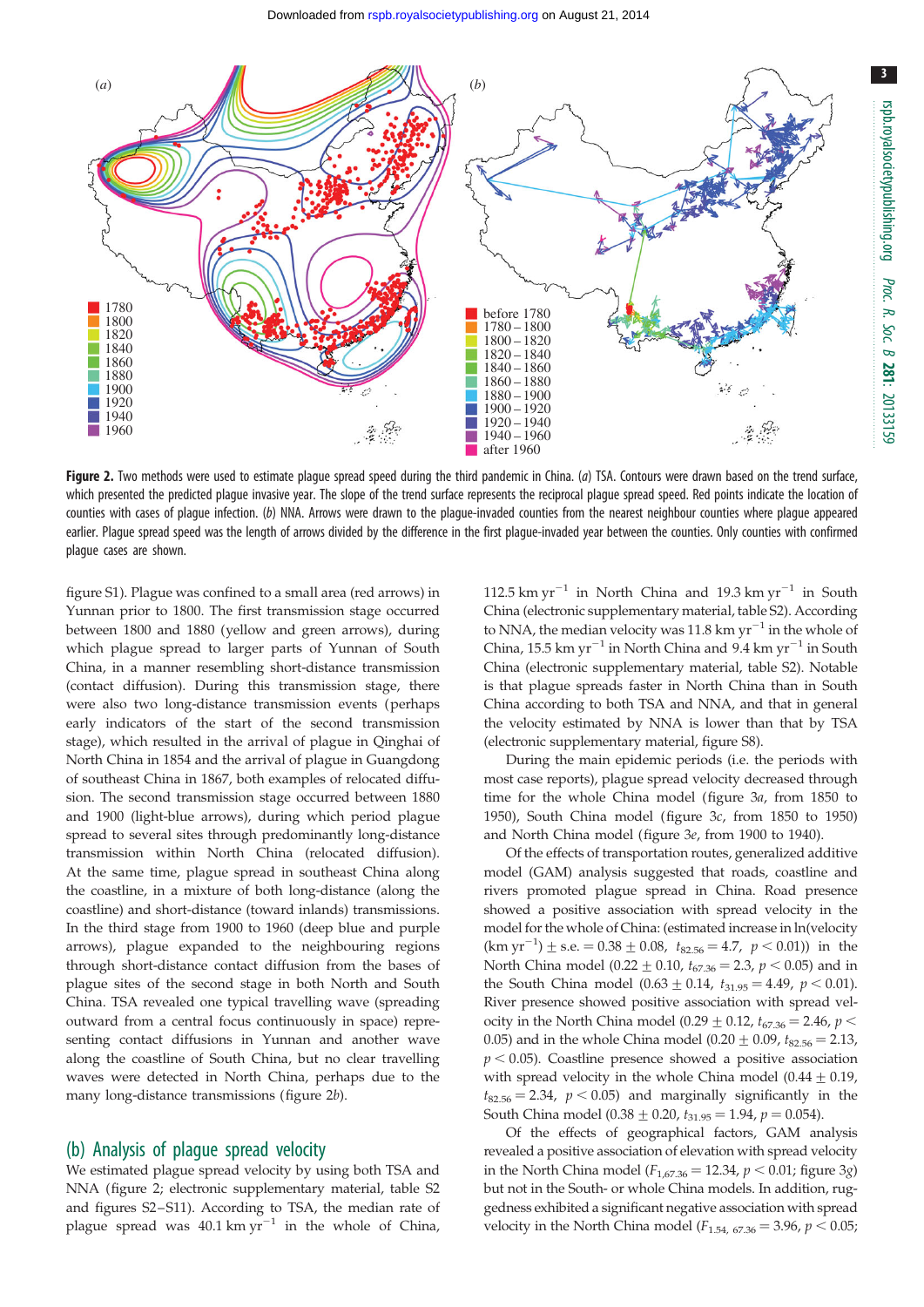<span id="page-4-0"></span>

rspb.royalsocietypublishing.org Proc. R. Soc. $\sigma$ 281: 20133159

Figure 3. Partial effects on plague spread velocities calculated by NNA methods. Partial effects are estimated from the GAM by correcting for effects of other variables. (a) Temporal trend in the whole of China. (b) Dryness/wetness effects in the whole of China. (c) Temporal trend in South China. (d) Dryness/wetness effects in South China. (e) Temporal trend in North China. (f) Dryness/wetness effects in North China. (q) Elevation effect in North China. (h) Ruggedness effect in North China. In addition, effects of location, plague prevalence, roads, rivers and coastline were accounted for (see text and electronic supplementary material).

figure 3h) but not the South- or whole China models. Because of correlation between elevation and ruggedness ( $r = 0.52$ ), their relative contributions should be interpreted with some caution; we found, however, that a model with both terms included was favoured in terms of the generalized cross validation (GCV) criterion (a measure of predictive power) compared with models with one or both terms omitted.

Of the effects of climate, GAM analysis revealed that dry conditions (high values of the dryness/wetness index, measuring the spatial and temporal variation in droughts and floods) were associated with low spread velocity in all three models: in the North China model,  $F_{1.83,67.36} = 3.68$ ,  $p < 0.05$  (figure 3f), in the South China model  $F_{1.6, 31.95} = 6.64$ ,  $p < 0.01$  (figure 3d) and in the whole China model  $F_{1, 82.56} = 17.41, p < 0.01$ (figure 3b).

# 3. Discussion

#### (a) Plague spread paths and patterns

Owing to frequent long-distance human transportation activities, the spread process of diseases often involves both short- and long-distance transmission [\[9,10\]](#page-8-0). The traditional approaches, including TSA, are inadequate for dealing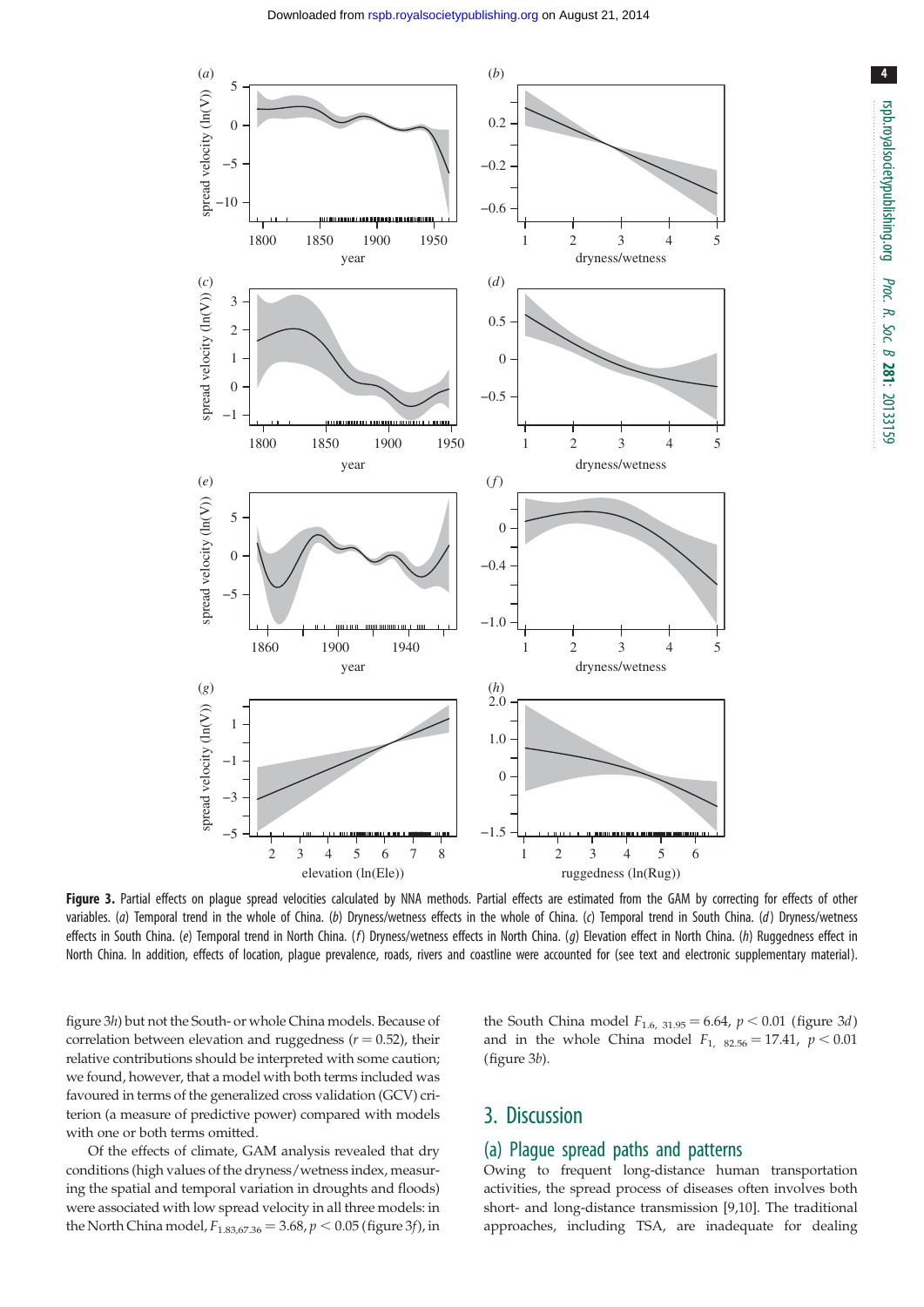simultaneously with these two spread processes of diseases. Three stages of spatial transmission during the third plague pandemic were identified using our NNA method. After an initial short-distance transmission (contact diffusion) phase within the Yunnan province in the first stage, plague spread in North China as a clear long-distance transmission (relocated diffusion) and in South China as both shortdistance and long-distance transmissions during the second stage. Spread of plague in the third stage was mostly identified as short-distance transmission.

Adjemian et al. [[15\]](#page-8-0) reported that the velocity of plague spread increased during the invasion of plague into the western US (1900–1969). This stands in contrast to this study, which indicates that the velocity of plague spread consistently decreased during the main pandemic period for both North and South China (figure  $3a,c,e$ ). While difference in estimation methods could be partly responsible for this difference in temporal trend between China and the United States, we note that there are also important differences between the systems, for example, plague being native to China but not the United States [\[17](#page-8-0),[37](#page-9-0)]. Phylogenetic analysis suggests that Yersinia pestis evolved in or near China and spread through multiple radiations to Europe, South America, Africa and Southeast Asia [[19\]](#page-8-0).

#### (b) Effects of climate

Previous studies indicated inconsistent associations between spread velocity of plague and precipitation. In a study from the western US, the spread velocity of both animal and human plague was found to be negatively associated with annual precipitation [\[15](#page-8-0)], but the underlying mechanism was not discussed. However, in another study, the spread velocity of plague among prairie dogs (Cynomys ludovicianus) was found to be positively associated with precipitation [\[33](#page-9-0)]; this observation was explained by the conventional cascade hypothesis that increased precipitation increases primary productivity, which is followed by increased rodent/flea density, and then plague transmission [[25,26\]](#page-8-0).

Contrary to the results on human plague by Adjemian et al. [\[15](#page-8-0)], we found that the association between plague spread velocity and wetness was positive in both regional models and the whole China model. Our results suggest that wet conditions, as measured by flood and drought events, facilitated spatial spread of human plague in China. Wet weather may have increased human contact with plague vectors, for example rodents [\[38](#page-9-0)], and caused the migration of people who had lost their homes in floods. All of these factors may have promoted the spatial transmission of plague. In a previous study, we showed that wet weather increased plague occurrences in North China with a 1-year time-lag, probably through increased rodent abundance in response to improved food or vegetation [[32](#page-9-0)]. By contrast, wet weather in South China was associated with reduced plague occurrence, possibly a result of flooding events killing rodents [\[32](#page-9-0)]. The effects of wet conditions on plague prevalence and spread velocity thus appear to be of opposite sign in South China. We propose that in the wet South China, although floods may decrease plague occurrences by killing rodents within a location, floods may promote the speed of the transmission between locations due to increased migration of plague-infected people and rodents. It should be noted that the dryness/wetness index considered in this study is not equal to precipitation as measured using modern meteorological instruments. It represents the extreme conditions as measured by the drought and flood events in China (electronic supplementary material, section 5.1). Thus, caution is required when making comparisons of our results with previous ones using precipitation data.

#### (c) Effects of transportation routes

Although human transportation systems have frequently been hypothesized as causes of disease transmission [[8](#page-8-0)], their effects are rarely tested. We provided quantitative evidence that roads, rivers and coastlines are positively associated with spread velocity of human plague of the third plague pandemic. Furthermore, using NNA, we identified many long-distance transmissions closely related to human transportation routes. The long-distance dispersal of plague from Yunnan to the southeast coastline was likely mediated by river ships, not by land routes because plague was not reported in Guangxi before this relocation spread diffusion. Plague in North China was caused by a long-distance transmission, possibly from Yunnan to Qinghai. The jump in the spread of plague from Yunnan to Qinghai province was likely facilitated by the Tea Road (Chama Gudao) from Yunnan, through Sichuan, to Qinghai, Shanxi and Inner Mongolia, Xinjiang, Tibet and other locations (electronic supplementary material, figure S14). Dali and Lijiang counties of Yunnan, which had severe plague occurrences, were important tea ports along this ancient route. Plague-infected humans, rodents or fleas carried by rodents or people might have occasionally transmitted the disease along this route. The long-distance transmission of plague during the second stage in China was likely promoted by the trading activities. The plague that appeared in Xinjiang in western China appears to have been transmitted from Gansu along the ancient trade network known as the Silk Road (electronic supplementary material, figures S13 and S14). The discovery of plague along the Silk Road may complement the conventional view that the international spread of the third pandemic was via ship from Hong Kong [\[35](#page-9-0)].

Roads might have changed during the study period, especially during the 1900s. Using another available road map published in 1946, we found similar results to those using the 1910 road map, strengthening the confidence in the findings (electronic supplementary material, figure S13). However, there is still limitation of using road maps of 1910 and 1946 to represent the road structure during the study period covering nearly 200 years. The pre-1900 road structure should be especially important in affecting spread of plague in the south, where many infections occurred before 1910. Thus, it is necessary to assess the impact of road structure changes on plague transmission in future studies.

TSA results on plague spread velocities during the third plague pandemic in China (40.1 km  $yr^{-1}$  for the whole of China) were comparable to corresponding estimates of plague spread in western US (45-87 km  $yr^{-1}$  from 1900 to 1966) [\[15](#page-8-0)]. However, this contrasts with the spread velocity  $(341.9 - 643.7 \text{ km yr}^{-1}$  from 1347 to 1350) in Europe during the time of the Black Death [\[14](#page-8-0)]. The advanced sea transportation in Europe might have contributed to the much higher spread velocity of plague during the Black Death. Besides, the much higher spread velocity in Europe estimated by Noble [[14\]](#page-8-0) was caused by the pneumonic plague which was transmitted among people [\[15](#page-8-0)].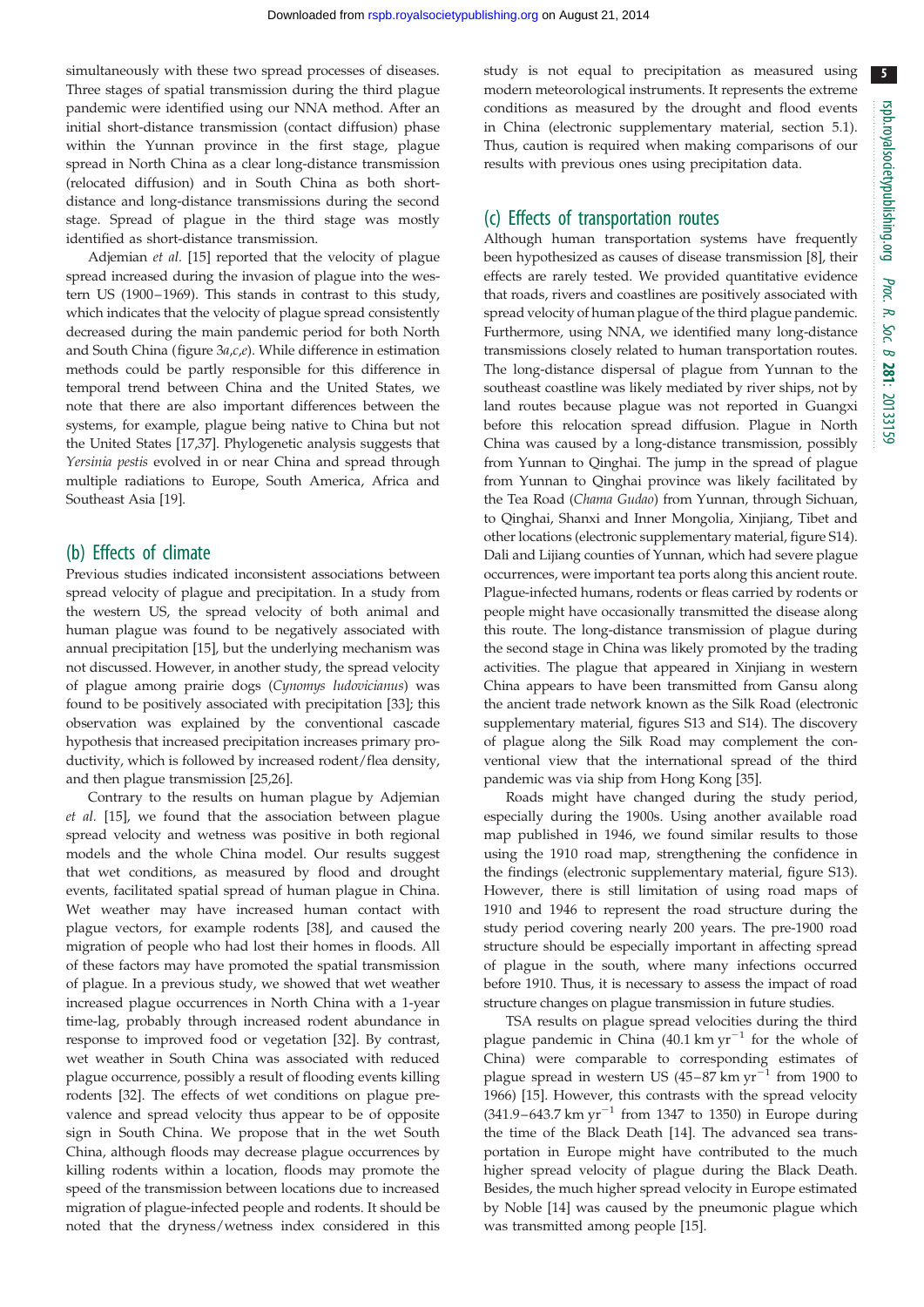## (d) Effects of geographical factors

In North America, both the southern Rockies and the northwestern forested mountains are areas where the velocity of plague spread is high [\[15](#page-8-0)]. The observed positive association between plague spread velocity and elevation is likely due to the fact that natural plague foci are found mainly in mountainous regions where rodent hosts and flea vectors are abundant [\[17](#page-8-0)[,39](#page-9-0)]. Such a relationship between plague foci and elevation has been found in China for the main plague host Marmota himalayana in the Qinghai–Tibetan plateau, which inhabits various types of meadow-steppes at elevation levels between 2700 and 5450 m [\[17](#page-8-0),[39](#page-9-0)]. Similarly, the main rodent plague hosts in Inner Mongolia are Marmota sibirica, Spermophilus dauricus and Meriones unguiculatu [[17](#page-8-0),[39\]](#page-9-0), which inhabit grasslands at elevation levels of over 1000 m. The observed negative association between spread velocity and ruggedness suggests that ruggedness may reduce plague transmission owing to transportation barriers for humans and/or rodents. This may also explain why spread velocity in South China with more mountainous areas is lower than that in North China with flat plateau regions.

Results of both the TSA and NNA methods indicated that the spread velocity in North China was greater on average than in South China (all  $p < 0.05$ , ANOVA; electronic supplementary material, table S2 and figures S6–S9). This may have been caused by the differences in the regional transportation systems. In North China, transportation is relatively easy in the plains and high plateaus, whereas in South China, transportation is often made difficult by rugged mountainous regions. During the third pandemic, transportation systems (especially roads and railways) were much more advanced in North China. Indeed, NNA revealed more longdistance transmissions of human plague in North China, whereas in South China the long-distance transmissions were very rare (and those that occurred seem likely to have been caused by sea transportation).

#### (e) Differences in estimation of spread velocity

The spread velocities in both North and South China estimated using TSA were all higher than NNA estimates (electronic supplementary material, figures S7–S9 and table S2). This is caused by the difference in estimation methods between TSA and NNA. NNA estimates the spread velocity based on only the nearest site, whereas TSA uses all available sites nearby. Besides, we note that the differences in velocity estimates of TSA and NNA might partly reflect ability of dealing with long-distance transmissions of the two methods (electronic supplementary material, figures S5 and S8, and table S2). Though TSA works well for short-distance transmissions uniformly out from a central point [\[13\]](#page-8-0), it is easily affected by long-distance transmission. In North China, there were many long-distance transmissions. Using TSA, the locations in North China are then estimated to be infected at approximately the same time, resulting in a flat TSA surface and high estimates of spread velocity for the entire region. The finer scale dynamics are not captured. Using NNA, the long-distance transmissions only influence the velocity estimates for the sites that are directly affected by long-distance transmission, while the velocity estimates for the majority of sites are mainly influenced by the local-scale dynamics.

NNA uses only simple data consisting of date and location, and the method could potentially have broader applications, for

example, for studying the transmission ecology of other kinds of diseases or biological invasion of alien species, especially under the frequent disturbances of human or wildlife interventions. Besides, at least for low-dimensional transmission patterns as in our system (each infected site was the source of transmission to few new sites; electronic supplementary material, figure S10), the NNA appears not to be very sensitive to missing data. The estimated transmission patterns did not show much change when 10–50% of the original plagueinfected counties were randomly removed as 'missing data' (electronic supplementary material, figure S5). Further, the calculation of transmission speed among the counties was not strongly affected by missing data (electronic supplementary material, figure S6).

# (f) Implications for plague prevention and management

We identified three epidemic stages of plague transmission and showed that both contact and relocated diffusion processes can be detected by using NNA. Using NNA, we revealed the finer scale transmission pattern of plague in both time and space. This knowledge is expected to contribute to plague control and prevention as well as to the assessment of control efficiency.

Our results indicated special attention must be paid to newly opened transportation routes, for example the Qinghai-Tibet railway in China, that connect the natural foci of plague. It is essential to detect long-distance transmissions as early as possible, at the beginning of disease outbreaks, and then control local contact diffusions.

Accelerated climate change and globalization is likely increasing risk of infectious diseases [[40\]](#page-9-0). Our results revealed that high levels of precipitation, especially flooding events, increased the spread velocity of plague. With accelerated impact of climate warming, some regions (e.g. northwest China) are expected to have more rainfall [\[41](#page-9-0)], and thus may have more chance of plague spread. Therefore, plague surveillance ought to be enhanced in regions experiencing sustained humid weather or flooding.

## 4. Material and methods

#### (a) Plague data

Extensive data on human plague cases from 1772 to 1964 were compiled by a team led by the Institute of Epidemiology and Microbiology, Chinese Academy of Medical Sciences [\[36\]](#page-9-0). To analyse the spread of plague, we identified the year of the first recorded human plague case for each county of China (here, we define it as the 'first plague-invaded year') and the locations of the political centres of the counties [\(figure 1](#page-2-0)a; electronic supplementary material, figure S1).

### (b) Climate proxy data

Spatio-temporal dryness/wetness data were derived from the book 'Yearly Charts of Dryness/wetness in China for the Last 500-Year Period' [\[42\]](#page-9-0). The dryness/wetness index (D/W), classified into five categories from 1 to 5, represents the climate conditions ranging from extreme wet to extreme dry. We used the dryness/wetness index of the nearest region for each county as a measure of both the spatial and the temporal variation in dryness and wetness ([figure 1](#page-2-0)b). Counties with no region having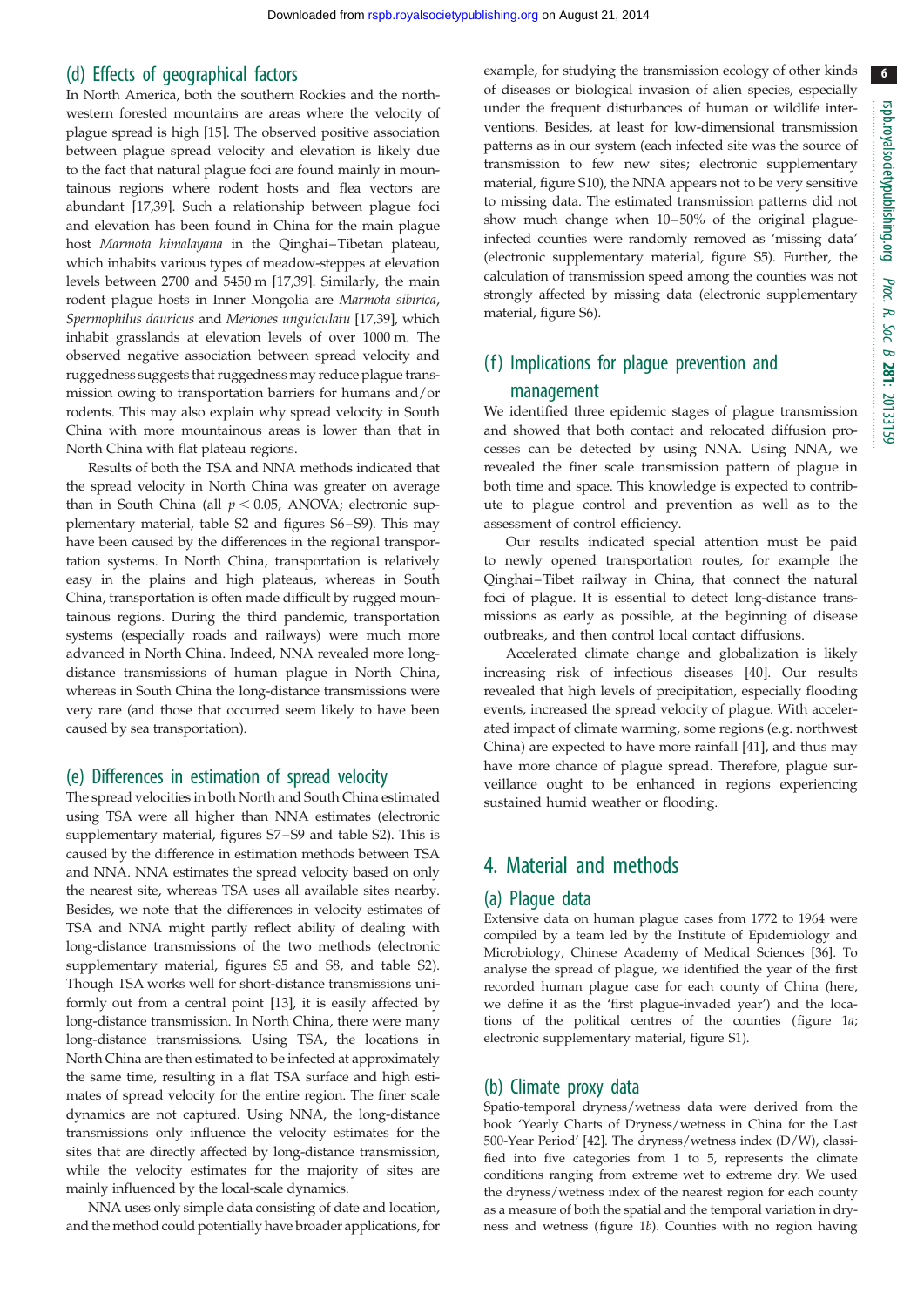dryness/wetness data within a 200 km range were not included in the statistical analysis (figure  $1b$ ). For detailed information about the climate proxy data, see Central Meteorological Bureau [\[42\]](#page-9-0).

#### (c) Road, river, coastline and elevation data

Road data were extracted from Chinese historical maps produced during the late Qing Dynasty (around 1910) [\[43\]](#page-9-0), which was the best available data matching the study period. River, coastline and grid elevation data  $(1 \times 1 \text{ km})$  were obtained from the National Fundamental Geographical Information System of China [\(http://ngcc.sbsm.gov.cn/](http://ngcc.sbsm.gov.cn/)). River, coastline and road data were coded as binary variables indicating presence (1) or absence  $(0)$  within the county ([figure 1](#page-2-0)c). The river data we used in this study included rivers above 'third-order stream' (stream order is a measure of the relative size of streams), most of them are navigable. We note that these variables were only rough indices of the transportation system, and that in particular the road network changed during the studied period. Because of the noise in these variables, the effects of transportation factors on transmission speed were likely underestimated in the statistical analysis. Average elevation of each county was calculated as the arithmetic mean of all elevation values within each county using ArcGIS v. 9.2 (ESRI). We used the standard deviation of the elevations within each county as a ruggedness index.

#### (d) Trend-surface analysis

TSA has been widely used to estimate spread velocity of travelling waves of diseases including human plague over large spatial scales [\[14,15](#page-8-0)] [\(figure 2](#page-3-0)a). TSA is a smoothing method based on a random-walk model in which the spread of a disease is approximated by considering invasive year (dependent variable) as polynomial functions of the geographical coordinates (independent variables) of the infected locations [\[44,45](#page-9-0)]. The speed of the plague wave was then calculated from the estimated slope of the interpolated surface through the partial differentials of the polynomial model (electronic supplementary material, table S1 and figure S2).

TSA works well for short-distance (contact diffusive) transmission of diseases, but a limitation of TSA is that it may be biased when frequent long-distance transmissions of the disease obscures travelling waves of disease spread [\[13\]](#page-8-0). Furthermore, we found the spread velocities estimated using TSA are highly autocorrelated in space, which can limit subsequent statistical analysis (electronic supplementary material, figure S7A). Besides, TSA cannot reveal detailed transmission routes which are important for targeting disease control efforts.

#### (e) Nearest neighbour approach

To overcome the limitations of TSA, we propose a new method, NNA, to estimate the spread velocity and reveal transmission paths [\(figure 2](#page-3-0)b). Our NNA works by following the rule of 'earlier in time, then closest in space' (electronic supplementary material, figure S4). We assumed that plague in a given county (sink county) was transmitted from the spatially nearest county (source county) with plague-invaded time (year) earlier than that of the sink county. First, we listed the earliest plagueinvaded years of plague of all counties and the location using a table. Second, for a given sink county (plague-infected county), we identified the source county as the county that was closest to the sink county in space among the counties having earlier first plague-invaded time (year) than the sink county. The spread velocity was calculated as the distance (km) between the source and sink counties, divided by the time interval (years) between the first plague-invaded years of the two counties (electronic supplementary material, figures S4 and S5). Although the nearest neighbour principle has been used in identifying disease

sources for estimating basic reproductive number [[46](#page-9-0)], it has, to our knowledge, not been used for reconstructing the transmission paths of diseases (or other organisms) and estimating spread velocity based on information of date and location.

NNA has three advantages over TSA. First, we found the spread velocity values estimated by NNA to be less autocorrelated in space (electronic supplementary material, figure S7). Second, NNA can reveal detailed spread routes of plague at both fine scale and large scale under the parsimonious assumption that it spreads from the nearest location where plague previously occurred ([figure 2](#page-3-0)). Third, NNA functions well with both shortand long-distance transmissions compared with TSA [\(figure 2\)](#page-3-0). Long-distance transmission in North China seems to have obscured travelling waves shown by TSA [\(figure 2](#page-3-0)b). However, NNA also has some disadvantages. For example, if the disease does not transmit from the nearest neighbour, the spread velocity may be underestimated. Thus, NNA and TSA may be complementary methods for unravelling the spatial transmissions of diseases.

It should be noted that for the quantification of local-scale transmission speed, the number of sink sites infected per source site may be equally relevant as the distance per time between source and sink sites (the metric considered in the current analysis). The NNA allows the quantification of both metrics, showing that in our system, the majority of the sites were only identified as source for one sink site (electronic supplementary material, figure S10). Because of the limited variability in the number of sink sites per source site, we focused the statistical analysis on the spread distance per time.

#### (f) Generalized additive models

To estimate the effects of potential factors on spread velocity of human plague, we analysed the velocity data using generalized additive models with a quasi-Poisson error distribution (logarithmic link function) [[47](#page-9-0)]. The 'mgcv' package (v. 1.7–6) of R was used for these analyses [\[48\]](#page-9-0). We used the GCV value as a model selection criterion. The GCV of a model is a proxy for the model's out-of-sample predictive mean squared error and can be used to compare alternative model formulations [\[47,49\]](#page-9-0). A model with lower GCV has more predictive power and was hence preferred to ones with higher GCV. Because there are two distinct regions of plague occurrence in North and South China, where both climate and plague dynamics differ [\(figure 1](#page-2-0) and electronic supplementary material, figure S1), we modelled the spread patterns of North and South China separately, in addition to one analysis covering all China (electronic supplementary material, tables S4 and S5, and figures S15–S27).

The initial candidate models of spread velocity included variables of year, road, river, coastline, elevation, ruggedness, location (longitude and latitude), plague prevalence and dryness/wetness index (D/W). Because there was spatial autocorrelation in the model residuals, we introduced an interaction effect between plague prevalence and location into the model, which not only was preferred by GCV model selection criteria but also reduced residual spatial autocorrelation (electronic supplementary material, tables S4 and S5, and figures S15–S27). The full model formula was

$$
V_{i,j} = a + b(\text{Year}_i) + c(\text{Root}_j) + d(\text{River}_j) + e(\text{Coast}_j) + f(\text{Ele}_j) + g(\text{Rug}_j) + h(\text{Long}, \text{Lat}_j, \text{Log}(P_{i,j})) + K\left(\frac{D}{W_{i-1,j}}\right) + \varepsilon_{i,j}
$$
\n(4.1)

Here,  $V_{i,j}$  is the natural logarithm of plague spread velocity in year *i* and county *j*. Parameter *a* is the overall intercept.  $b(Year_i)$  is a smooth function of invasive year of plague into county  $j$  (cubic regression spline function).  $c(Road<sub>i</sub>)$ ,  $d(River<sub>i</sub>)$  and  $e(Coast<sub>i</sub>)$  are effects of binary variables indicating whether roads, rivers and 7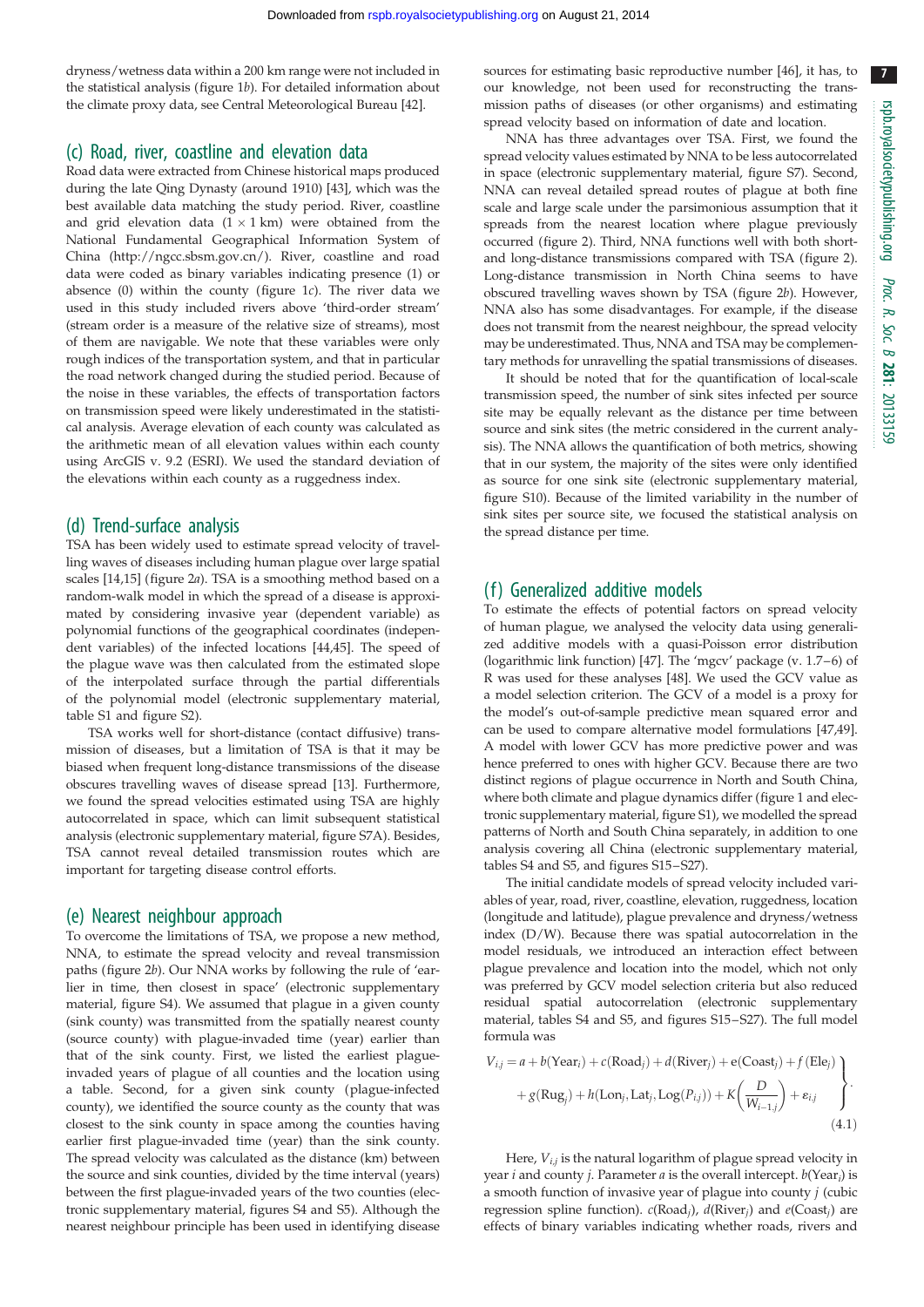<span id="page-8-0"></span>coast are present or absent in county *j.*  $f(Ele<sub>i</sub>)$  is a smooth function of log-transformed (plus 1 to avoid logarithm of zero values) elevation in county  $j$  (cubic regression spline function with maximally 2 d.f., i.e. three knots).  $g(Rug_i)$  is a smooth function of logtransformed (plus 1 to avoid zero logarithm) ruggedness in county j (cubic regression spline function with maximally 2 d.f.).  $h(\text{Lon}_{i}, \text{Lat}_{i}, \text{Log}(P_{i,i}))$  is a tensor-product anisotropic smooth function of  $h'(Log(P_{i,j}))$  with  $h''(Lon_j, Lat_j)$ .  $h'(Log(P_{i,j}))$ is a smooth function of the total human plague cases (logtransformed, plus 1 to avoid zero logarithm) in the assumed source county of plague transmitted to county  $j$  (i.e. the nearest neighbour with recorded plague) for all years prior to year i (cubic regression spline function with maximally 2 d.f.).  $h''(Lon_i, Lat_i)$  is a two-dimensional smooth function of longitude and latitude (thin-plate regression spline with maximally 20 d.f. when modelling North and South China separately, and maximally 30 d.f. when modelling whole China).  $K(D/W_{i-1,i})$  is a smooth function of the dryness/wetness index in the year preceding the invasive year of plague into county  $j$  (cubic regression spline function with 2 d.f.). We only included dryness/wetness of sink counties into the model because prior analyses indicate that dryness/wetness of the source counties shows no significant effect (electronic supplementary material, table S3). We used backward stepwise model selection separately for North China, South China and all of China (electronic supplementary material, table S4). The velocity estimated by NNA was used as a response variable in this analysis because these velocity estimates had minor spatial autocorrelation, while TSA velocity estimates were highly spatially autocorrelated (electronic supplementary material, figure S7).

Acknowledgements. We are grateful to Prof. Marcel Holyoak, University of California, and anonymous reviewers for their valuable comments on the manuscript. We thank Terry Boyd-Zhang for improving the English of this manuscript. Z.Z. and N.C.S. designed the study. L.X., L.C.S. and K.L.K. contributed to modelling analysis and the writing of the paper. Q.L., X.F. and S.W. contributed to data collection and editing. All co-authors contributed to discussion and writing of the manuscript.

Funding statement. This work was supported by a grant (XDA05080701) from Chinese Academy of Sciences, a grant (31370440) from the National Natural Science Foundation, the National Basic Research Program (2007CB109101; 2012CB955504) of Ministry of Science & Technology (MOST), and support from the Centre for Ecological and Evolutionary Synthesis (CEES) of the University of Oslo. The funders had no role in study design, data collection and analysis, decision to publish or preparation of the manuscript.

# **References**

- 1. Gubler DJ, Reiter P, Ebi KL, Yap W, Nasci R, Patz JA. 2001 Climate variability and change in the United States: potential impacts on vector- and rodentborne diseases. Environ. Health Perspect. 109, 223– 233. ([doi:10.2307/3435012\)](http://dx.doi.org/10.2307/3435012)
- 2. Duplantier J, Duchemin J, Chanteau S, Carniel E. 2005 From the recent lessons of the Malagasy foci towards a global understanding of the factors involved in plague reemergence. Vet. Res. 36, 437– 453. ([doi:10.1051/vetres:2005007](http://dx.doi.org/10.1051/vetres:2005007))
- 3. McMichael A, Woodruff R, Hale S. 2006 Climate change and human health: present and future risks. Lancet 367, 859 – 869. ([doi:10.1016/S0140-6736](http://dx.doi.org/10.1016/S0140-6736(06)68079-3) [\(06\)68079-3](http://dx.doi.org/10.1016/S0140-6736(06)68079-3))
- 4. Gage KL, Burkot TR, Eisen RJ, Hayes EB. 2008 Climate and vectorborne diseases. Am. J. Prev. Med. 35, 436– 450. ([doi:10.1016/j.amepre.2008.08.030\)](http://dx.doi.org/10.1016/j.amepre.2008.08.030)
- 5. Semenza JC, Menne B. 2009 Climate change and infectious diseases in Europe. Lancet Infect. Dis. 9, 365– 375. ([doi:10.1016/S1473-3099\(09\)70104-5\)](http://dx.doi.org/10.1016/S1473-3099(09)70104-5)
- 6. Ostfeld RS. 2009 Climate change and the distribution and intensity of infectious diseases. Ecology 90, 903– 905. ([doi:10.1890/08-0659.1](http://dx.doi.org/10.1890/08-0659.1))
- 7. Rohr JR, Dobson AP, Johnson PTJ, Kilpatrick AM, Paull SH, Raffel TR, Ruiz-Moreno D, Thomas MB. 2011 Frontiers in climate change-disease research. Trends Ecol. Evol. 26, 270 – 277. ([doi:10.1016/j.tree.](http://dx.doi.org/10.1016/j.tree.2011.03.002) [2011.03.002\)](http://dx.doi.org/10.1016/j.tree.2011.03.002)
- Benedict C. 1996 Bubonic plaque in nineteenthcentury China, pp. 73 – 100. Stanford, CA: Stanford University Press.
- 9. Brown JK, Hovmoller MS. 2002 Aerial dispersal of pathogens on the global and continental scales and its impact on plant disease. Science 297, 537– 541. [\(doi:10.1126/science.1072678\)](http://dx.doi.org/10.1126/science.1072678)
- 10. Mundt CC, Sackett KE, Wallace LD, Cowger C, Dudley JP. 2009 Long-distance dispersal and accelerating

waves of disease: empirical relationships. Am. Nat. 173, 456 – 466. [\(doi:10.1086/597220](http://dx.doi.org/10.1086/597220))

- 11. Pfeiffer D, Robinson T, Stevenson M, Stevens KB, Rogers DJ, Clements ACA. 2008 Spatial analysis in epidemiology, pp. 32 – 44. Great Britain, UK: Oxford University Press.
- 12. Riley S. 2007 Large-scale spatial-transmission models of infectious disease. Science 316, 1298– 1301. [\(doi:10.1126/science.1134695](http://dx.doi.org/10.1126/science.1134695))
- 13. Pioz M, Guis H, Calavas D, Durand B, Abrial D, Ducrot C. 2011 Estimating front-wave velocity of infectious diseases: a simple, efficient method applied to bluetongue. Vet. Res.  $42$ ,  $60 - 73$ . [\(doi:10.1186/1297-9716-42-60](http://dx.doi.org/10.1186/1297-9716-42-60))
- 14. Noble JV. 1974 Geographic and temporal development of plagues. Nature 250, 726– 728. [\(doi:10.1038/250726a0\)](http://dx.doi.org/10.1038/250726a0)
- 15. Adjemian JZ, Foley P, Gage KL, Foley JE. 2007 Initiation and spread of travelling waves of plague, Yersinia pestis, in the western united states. Am. J. Trop. Med. Hyg. 76, 365– 375.
- 16. Perry RD, Fetherston JD. 1997 Yersinia pestisetiologic agent of plague. Clin. Microbiol. Rev. 10,  $35 - 66.$
- 17. Liu Y, Tan J. 2000 The atlas of plaque and its environment in the People's Republic of China, pp. 48– 79. Beijing, China: Science press.
- 18. Little LK. 2007 Plague and the end of antiquity: the pandemic of  $541 - 750$ , pp.  $3 - 33$ . Cambridge, NY: Cambridge University Press.
- 19. Morelli G et al. 2010 Yersinia pestis genome sequencing identifies patterns of global phylogenetic diversity. Nat. Genet. 42, 1140 – 1146. [\(doi:10.1038/ng.705\)](http://dx.doi.org/10.1038/ng.705)
- 20. Stenseth NC, Atshabar BB, Begon M, Belmain SR, Bertherat E, Carniel E, Gage KL, Leirs H, Rahalison L. 2008 Plague: past, present, and future.

PLoS Med. 5, 9-13. [\(doi:10.1371/journal.pmed.](http://dx.doi.org/10.1371/journal.pmed.0050003) [0050003](http://dx.doi.org/10.1371/journal.pmed.0050003))

- 21. Kohn GC. 2008 Encyclopedia of plague and pestilence: from ancient times to the present. New York, NY: Facts on File.
- 22. World Health Organization. 1999 Plaque manual: epidemiology, distribution, surveillance and control. See [http://www.who.int/csr/resources/publications/](http://www.who.int/csr/resources/publications/plague/WHO_CDS_CSR_EDC_99_2_EN/en/index.html) [plague/WHO\\_CDS\\_CSR\\_EDC\\_99\\_2\\_EN/en/index.](http://www.who.int/csr/resources/publications/plague/WHO_CDS_CSR_EDC_99_2_EN/en/index.html) [html.](http://www.who.int/csr/resources/publications/plague/WHO_CDS_CSR_EDC_99_2_EN/en/index.html)
- 23. Gage KL, Kosoy MY. 2005 Natural history of plague: perspectives from more than a century of research. Annu. Rev. Entomol. 50, 505– 528. [\(doi:10.1146/](http://dx.doi.org/10.1146/annurev.ento.50.071803.130337) [annurev.ento.50.071803.130337](http://dx.doi.org/10.1146/annurev.ento.50.071803.130337))
- 24. Bevins SN, Baroch JA, Nolte DL, Zhang M, He H. 2012 Yersinia pestis: examining wildlife plague surveillance in China and the USA. Integr. Zool. 7, 99– 109. ([doi:10.1111/j.1749-4877.2011.00277.x\)](http://dx.doi.org/10.1111/j.1749-4877.2011.00277.x)
- 25. Parmenter RR, Yadav EP, Parmenter CA, Ettestad P, Gage KL. 1999 Incidence of plague associated with increased winter –spring precipitation in New Mexico. Am. J. Trop. Med. Hyg. **61**, 814-821.
- 26. Enscore RE et al. 2002 Modeling relationships between climate and the frequency of human plague cases in the southwestern United States, 1960– 1997. Am. J. Trop. Med. Hyg. 66, 186 – 196.
- 27. Collinge SK et al. 2005 Testing the generality of a trophic-cascade model for plague. EcoHealth 2, 102– 112. [\(doi:10.1007/s10393-005-3877-5](http://dx.doi.org/10.1007/s10393-005-3877-5))
- 28. Stenseth NC et al. 2006 Plague dynamics are driven by climate variation. Proc. Natl Acad. Sci. USA 103, 13 110 – 13 115. [\(doi:10.1073/pnas.0602447103](http://dx.doi.org/10.1073/pnas.0602447103))
- 29. Kausrud KL, Viljugrein H, Frigessi A, Begon M, Davis S, Leirs H, Dubyanskiy V, Stenseth NC. 2007 Climatically driven synchrony of gerbil populations allows large-scale plague outbreaks. Proc. R. Soc. B 274, 1963– 1969. ([doi:10.1098/rspb.2007.0568\)](http://dx.doi.org/10.1098/rspb.2007.0568)